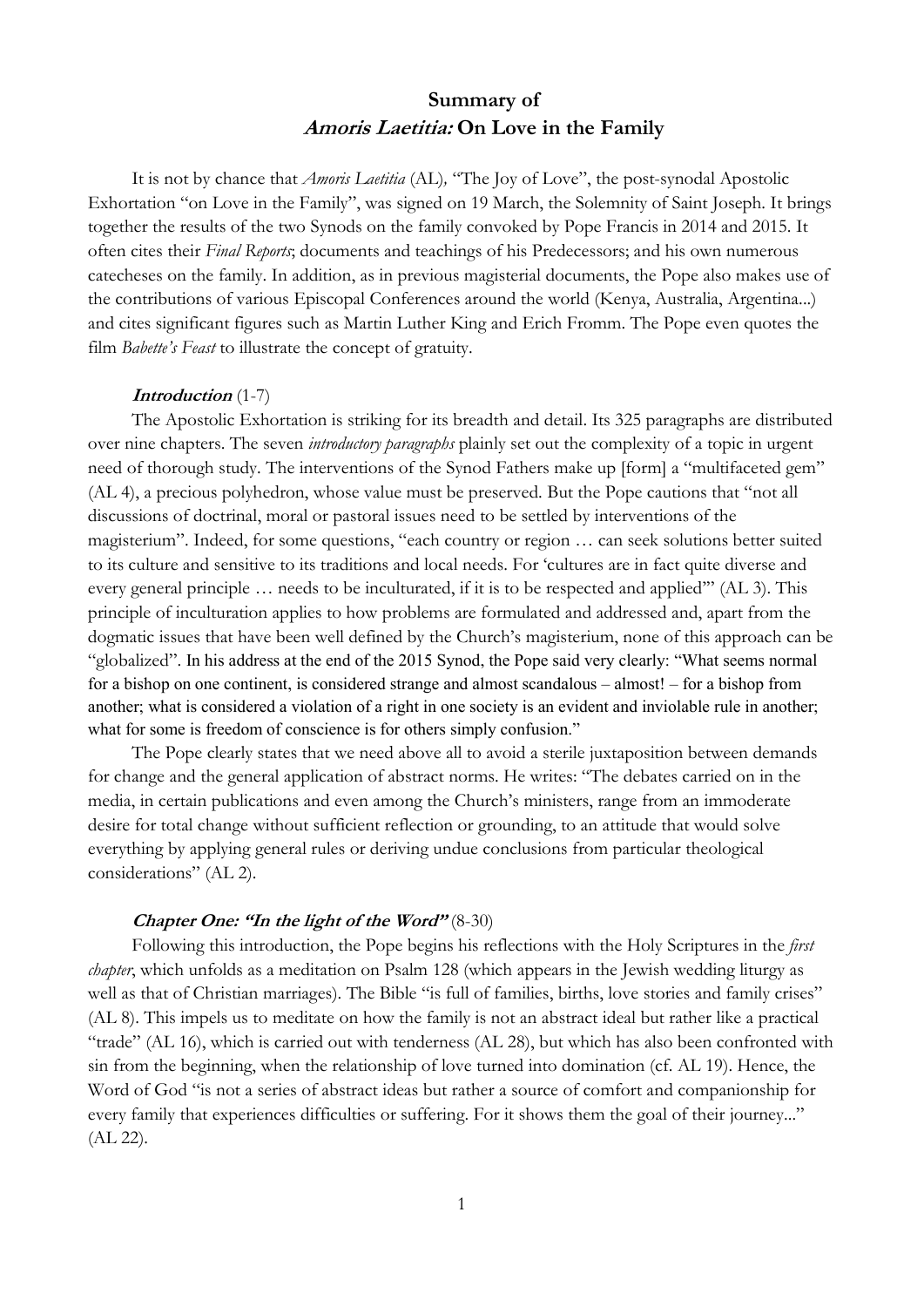# **Chapter two: "The experiences and challenges of families"** (31-57)

Building on the biblical base, in the *second chapter* the Pope considers the current situation of families. While keeping "firmly grounded in [the] reality" of family experiences (AL 6), he also draws heavily on the final Reports of the two Synods. Families face many challenges, from migration to the ideological denial of differences between the sexes ("ideology of gender" AL 56); from the culture of the provisional to the antibirth mentality and the impact of biotechnology in the field of procreation; from the lack of housing and work to pornography and abuse of minors; from inattention to persons with disabilities, to lack of respect for the elderly; from the legal dismantling of the family, to violence against women. The Pope insists on concreteness, which is a key concept in the Exhortation. And it is concreteness, realism and daily life that make up the substantial difference between acceptable "theories" of interpretation of reality and arbitrary "ideologies".

Citing *Familiaris consortio,* Francis states that "we do well to focus on concrete realities, since 'the call and the demands of the Spirit resound in the events of history', and through these 'the Church can also be guided to a more profound understanding of the inexhaustible mystery of marriage and the family'" (AL 31). Conversely, if we fail to listen to reality, we cannot understand the needs of the present or the movements of the Spirit. The Pope notes that rampant individualism makes it difficult today for a person to give oneself generously to another (cf. AL 33). Here is an interesting picture of the situation: "The fear of loneliness and the desire for stability and fidelity exist side by side with a growing fear of entrapment in a relationship that could hamper the achievement of one's personal goals" (AL 34).

The humility of realism helps us to avoid presenting "a far too abstract and almost artificial theological ideal of marriage, far removed from the concrete situations and practical possibilities of real families" (AL 36). Idealism does not allow marriage to be understood for what it is, that is, a "dynamic path to personal development and fulfilment". It is unrealistic to think that families can sustain themselves "simply by stressing doctrinal, bioethical and moral issues, without encouraging openness to grace" (AL 37). Calling for a certain "self-criticism" of approaches that are inadequate for the experience of marriage and the family, the Pope stresses the need to make room for the formation of the conscience of the faithful: "We have been called to form consciences, not to replace them" (AL 37). Jesus proposed a demanding ideal but "never failed to show compassion and closeness to the frailty of individuals like the Samaritan woman or the woman caught in adultery" (AL 38).

#### **Chapter three: "Looking to Jesus: The vocation of the family"** (58-88)

The *third chapter* is dedicated to some essential elements of the Church's teaching on marriage and the family. This chapter is important because its 30 paragraphs concisely depict the vocation of the family according to the Gospel and as affirmed by the Church over time. Above all, it stresses the themes of indissolubility, the sacramental nature of marriage, the transmission of life and the education of children. *Gaudium et Spes* of Vatican II, *Humanae Vitae* of Paul VI, and *Familiaris Consortio* of John Paul II are widely quoted.

The chapter provides a broad view and touches on "imperfect situations" as well. We can read, in fact: "'Discernment of the presence of 'seeds of the Word' in other cultures (cf. *Ad Gentes* 11) can also apply to the reality of marriage and the family. In addition to true natural marriage, positive elements exist in the forms of marriage found in other religious traditions', even if, at times, obscurely" (AL 77). The reflection also includes the "wounded families" about whom the Pope – quoting the *Final Report* of the 2015 Synod extensively – says that "it is always necessary to recall this general principle: 'Pastors must know that, for the sake of truth, they are obliged to exercise careful discernment of situations'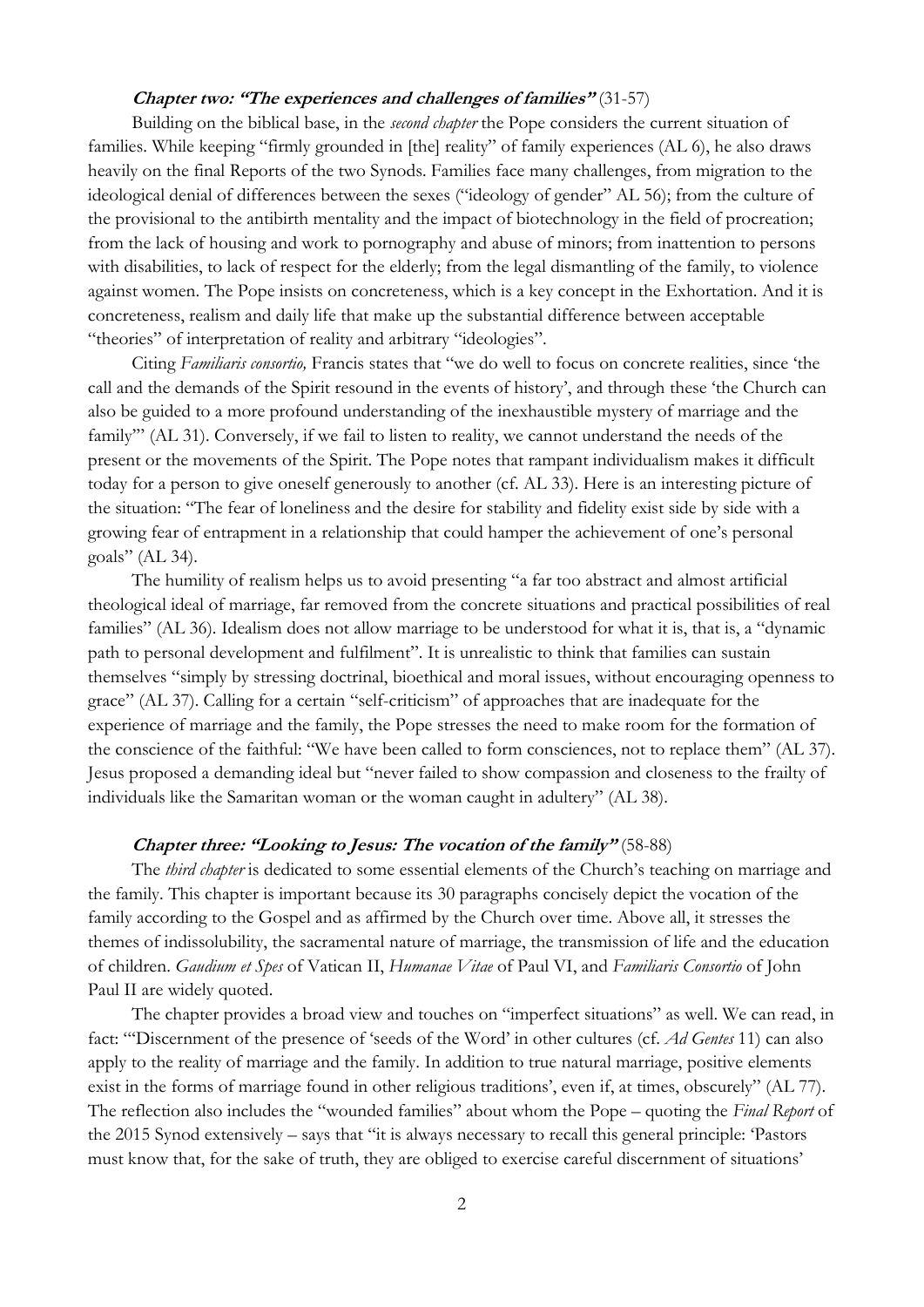(*Familiaris Consortio*, 84). The degree of responsibility is not equal in all cases and factors may exist which limit the ability to make a decision. Therefore, while clearly stating the Church's teaching, pastors are to avoid judgements that do not take into account the complexity of various situations, and they are to be attentive, by necessity, to how people experience and endure distress because of their condition" (AL 79).

#### **Chapter four: "Love in marriage"** (89-164)

The *fourth chapter* treats love in marriage, which it illuminates with Saint Paul's *Hymn to Love* in 1 *Corinthians* 13:4-7. This opening section is truly a painstaking, focused, inspired and poetic exegesis of the Pauline text. It is a collection of brief passages carefully and tenderly describing human love in absolutely concrete terms. The quality of psychological introspection that marks this exegesis is striking. The psychological insights enter into the emotional world of the spouses – positive and negative – and the erotic dimension of love. This is an extremely rich and valuable contribution to Christian married life, unprecedented in previous papal documents.

This section digresses briefly from the more extensive, perceptive treatment of the day-to-day experience of married love which the Pope refuses to judge against ideal standards: "There is no need to lay upon two limited persons the tremendous burden of having to reproduce perfectly the union existing between Christ and his Church, for marriage as a sign entails 'a dynamic process…, one which advances gradually with the progressive integration of the gifts of God'" (AL 122). On the other hand, the Pope forcefully stresses the fact that conjugal love by its very nature defines the partners in a richly encompassing and lasting union (AL 123), precisely within that "mixture of enjoyment and struggles, tensions and repose, pain and relief, satisfactions and longings, annoyances and pleasures" (Al 126) which indeed make up a marriage.

The chapter concludes with a very important reflection on the "transformation of love" because "Longer life spans now mean that close and exclusive relationships must last for four, five or even six decades; consequently, the initial decision has to be frequently renewed" (AL 163). As physical appearance alters, the loving attraction does not lessen but changes as sexual desire can be transformed over time into the desire for togetherness and mutuality: "There is no guarantee that we will feel the same way all through life. Yet if a couple can come up with a shared and lasting life project, they can love one another and live as one until death do them part, enjoying an enriching intimacy" (AL 163).

## **Chapter five: "Love made fruitful"** (165-198)

The *fifth chapter* is entirely focused on love's fruitfulness and procreation. It speaks in a profoundly spiritual and psychological manner about welcoming new life, about the waiting period of pregnancy, about the love of a mother and a father. It also speaks of the expanded fruitfulness of adoption, of welcoming the contribution of families to promote a "culture of encounter", and of family life in a broad sense which includes aunts and uncles, cousins, relatives of relatives, friends. *Amoris laetitia* does not focus on the so-called "nuclear" family" because it is very aware of the family as a wider network of many relationships. The spirituality of the sacrament of marriage has a deeply social character (cf. AL 187). And within this social dimension the Pope particularly emphasizes the specific role of the relationship between youth and the elderly, as well as the relationship between brothers and sisters as a training ground for relating with others.

## **Chapter six: "Some pastoral perspectives"** (199-258)

In the *sixth chapter* the Pope treats various pastoral perspectives that are aimed at forming solid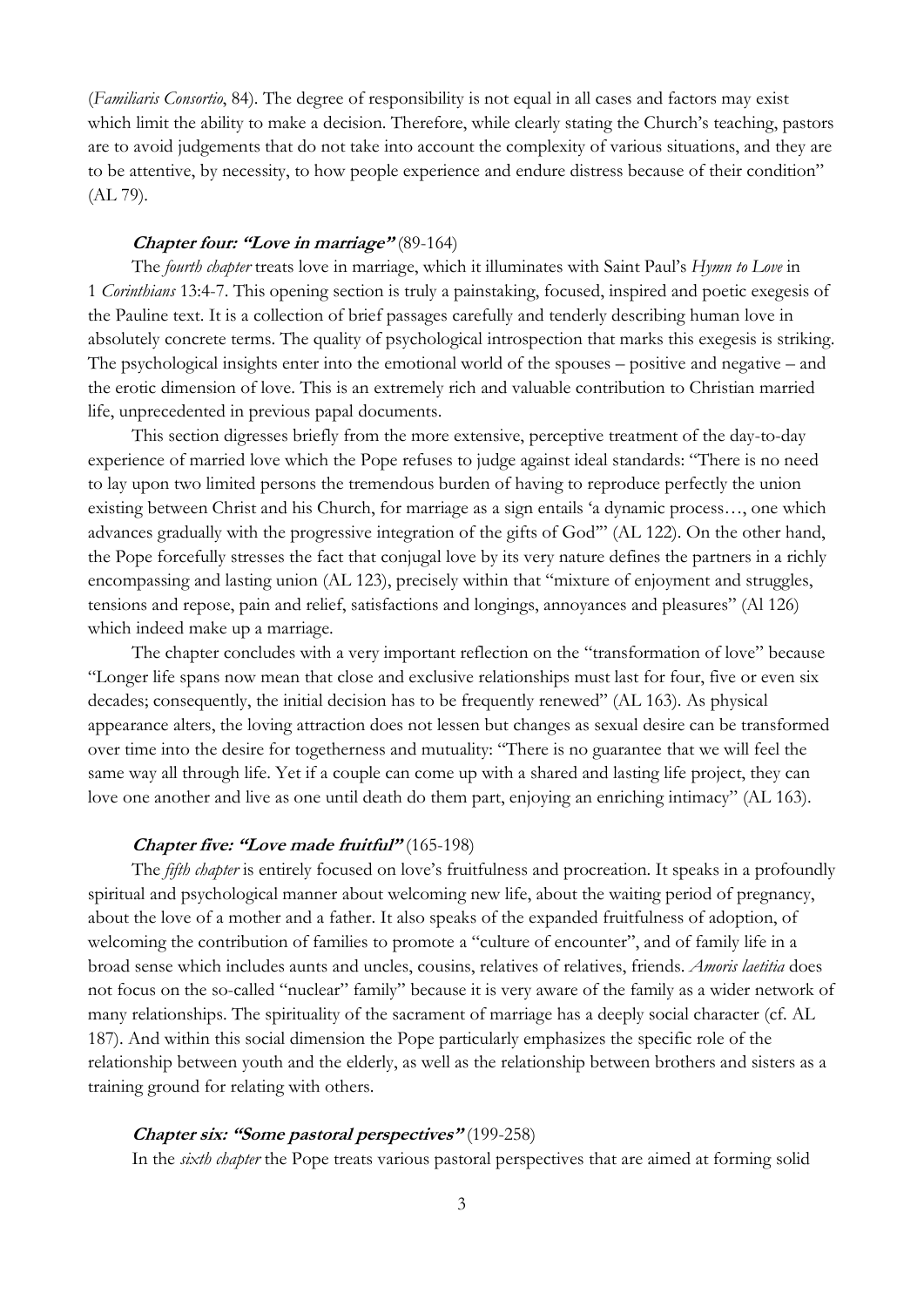and fruitful families according to God's plan. The chapter use the *Final Reports* of the two Synods and the catecheses of Pope Francis and Pope John Paul II extensively. It reiterates that families should not only be evangelized, they should also evangelize. The Pope regrets "that ordained ministers often lack the training needed to deal with the complex problems currently facing families" (AL 202). On the one hand, the psycho-affective formation of seminarians needs to be improved, and families need to be more involved in formation for ministry (cf. AL 203); and on the other hand, "the experience of the broad oriental tradition of a married clergy could also be drawn upon" (AL 202).

The Pope then deals with the preparation of the engaged for marriage; with the accompaniment of couples in the first years of married life, including the issue of responsible parenthood; and also with certain complex situations and crises, knowing that "each crisis has a lesson to teach us; we need to learn how to listen for it with the ear of the heart" (AL 232). Some causes of crisis are analysed, among them a delay in maturing affectively (cf. AL 239).

Mention is furthermore made of accompanying abandoned, separated or divorced persons. The Exhortation stresses the importance of the recent reform of the procedures for marriage annulment. It highlights the suffering of children in situations of conflict and concludes: "Divorce is an evil and the increasing number of divorces is very troubling. Hence, our most important pastoral task with regard to families is to strengthen their love, helping to heal wounds and working to prevent the spread of this drama of our times" (AL 246). It then touches on the situations of a marriage between a Catholic and a Christian of another denomination (mixed marriages), and between a Catholic and someone of another religion (disparity of cult). Regarding families with members with homosexual tendencies, it reaffirms the necessity to respect them and to refrain from any unjust discrimination and every form of aggression or violence. The last, pastorally poignant part of the chapter, "When death makes us feel its sting", is on the theme of the loss of dear ones and of widowhood.

## **Chapter seven: "Towards a better education of children"** (259-290)

The *seventh chapter* is dedicated to the education of children: their ethical formation, the learning of discipline which can include punishment, patient realism, sex education, passing on the faith and, more generally, family life as an educational context. The practical wisdom present in each paragraph is remarkable, above all the attention given to those gradual, small steps "that can be understood, accepted and appreciated" (AL 271).

There is a particularly interesting and pedagogically fundamental paragraph in which Francis clearly states that "obsession, however, is not education. We cannot control every situation that a child may experience… If parents are obsessed with always knowing where their children are and controlling all their movements, they will seek only to dominate space. But this is no way to educate, strengthen and prepare their children to face challenges. What is most important is the ability lovingly to help them grow in freedom, maturity, overall discipline and real autonomy" (AL 260).

The notable section on education in sexuality is very expressively entitled: "Yes to sex education". The need is there, and we have to ask "if our educational institutions have taken up this challenge … in an age when sexuality tends to be trivialized and impoverished". Sound education needs to be carried out "within the broader framework of an education for love, for mutual self-giving" (AL 280). The text warns that the expression 'safe sex' conveys "a negative attitude towards the natural procreative finality of sexuality, as if an eventual child were an enemy to be protected against. This way of thinking promotes narcissism and aggressivity in place of acceptance" (AL 283).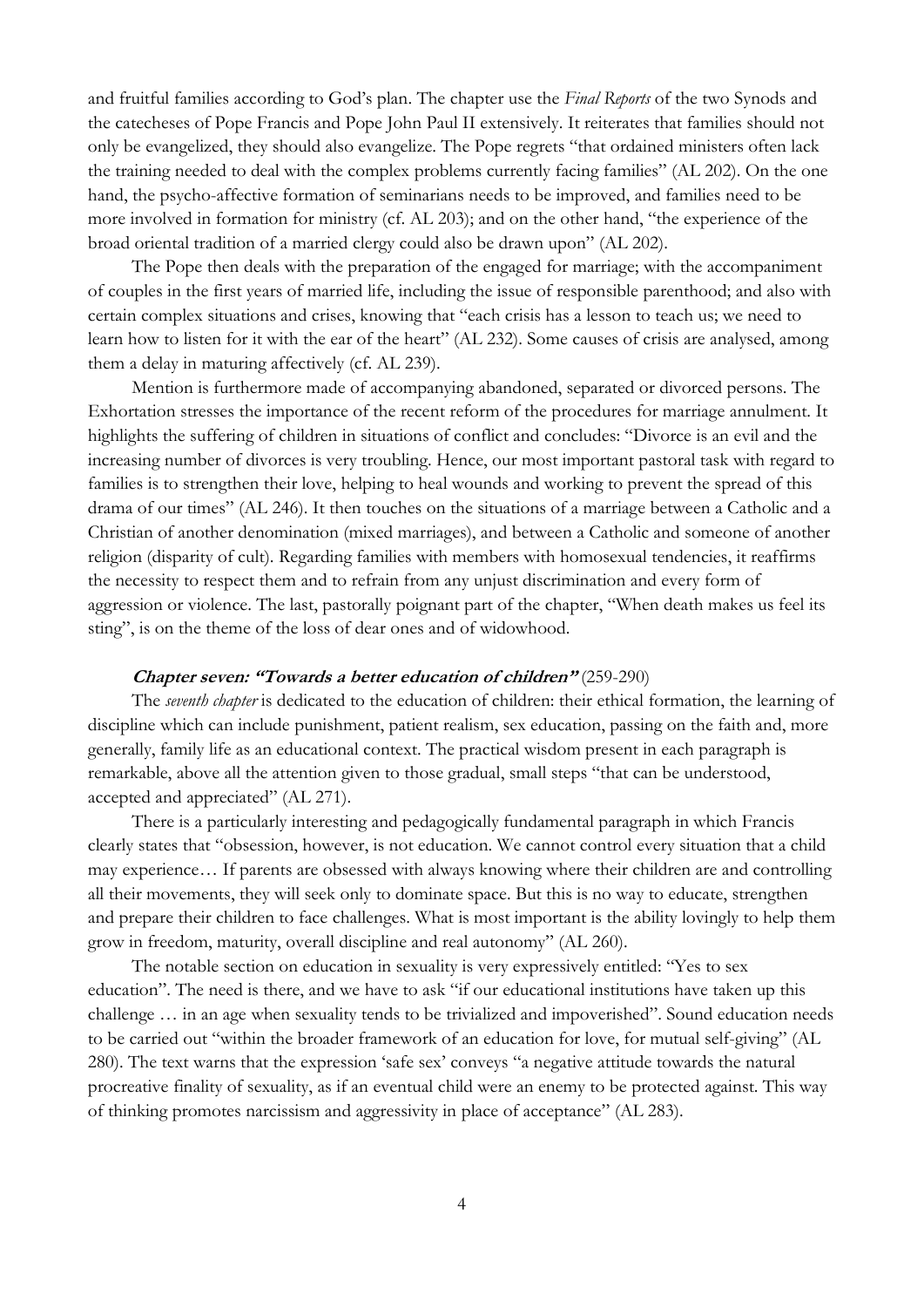# **Chapter eight: "Guiding, discerning and integrating weakness"** (291-312)

The *eighth chapter* is an invitation to mercy and pastoral discernment in situations that do not fully match what the Lord proposes. The Pope uses three very important verbs: *guiding, discerning* and *integrating*, which are fundamental in addressing fragile, complex or irregular situations. The chapter has sections on the need for gradualness in pastoral care; the importance of discernment; norms and mitigating circumstances in pastoral discernment; and finally what the Pope calls the "logic of pastoral mercy".

Chapter eight is very sensitive. In reading it one must remember that "the Church's task is often like that of a field hospital" (AL 291). Here the Holy Father grapples with the findings of the Synods on controversial issues. He reaffirms what Christian marriage is and adds that "some forms of union radically contradict this ideal, while others realize it in at least a partial and analogous way". The Church therefore "does not disregard the constructive elements in those situations which do not yet or no longer correspond to her teaching on marriage" (AL 292).

As far as discernment with regard to "irregular" situations is concerned, the Pope states: "There is a need 'to avoid judgements which do not take into account the complexity of various situations' and 'to be attentive, by necessity, to how people experience distress because of their condition'" (AL 296). And he continues: "It is a matter of reaching out to everyone, of needing to help each person find his or her proper way of participating in the ecclesial community, and thus to experience being touched by an 'unmerited, unconditional and gratuitous' mercy" (AL 297). And further: "The divorced who have entered a new union, for example, can find themselves in a variety of situations, which should not be pigeonholed or fit into overly rigid classifications leaving no room for a suitable personal and pastoral discernment" (AL 298).

In this line, gathering the observations of many Synod Fathers, the Pope states that "the baptized who are divorced and civilly remarried need to be more fully integrated into Christian communities in the variety of ways possible, while avoiding any occasion of scandal". "Their participation can be expressed in different ecclesial services… Such persons need to feel not as excommunicated members of the Church, but instead as living members, able to live and grow in the Church… This integration is also needed in the care and Christian upbringing of their children" (AL 299).

In a more general vein, the Pope makes an extremely important statement for understanding the orientation and meaning of the Exhortation: "If we consider the immense variety of concrete situations, … it is understandable that neither the Synod nor this Exhortation could be expected to provide a new set of general rules, canonical in nature and applicable to all cases. What is needed is simply a renewed encouragement to undertake a responsible personal and pastoral discernment of particular cases, one which would recognize that, since 'the degree of responsibility is not equal in all cases', the consequences or effects of a rule need not necessarily always be the same" (AL 300). The Pope develops in depth the needs and characteristics of the journey of accompaniment and discernment necessary for profound dialogue between the faithful and their pastors.

For this purpose the Holy Father recalls the Church's reflection on "mitigating factors and situations" regarding the attribution of responsibility and accountability for actions; and relying on St. Thomas Aquinas, he focuses on the relationship between rules and discernment by stating: "It is true that general rules set forth a good which can never be disregarded or neglected, but in their formulation they cannot provide absolutely for all particular situations. At the same time, it must be said that, precisely for that reason, what is part of a practical discernment in particular circumstances cannot be elevated to the level of a rule" (AL 304).

The last section of the chapter treats "The logic of pastoral mercy". To avoid misunderstandings,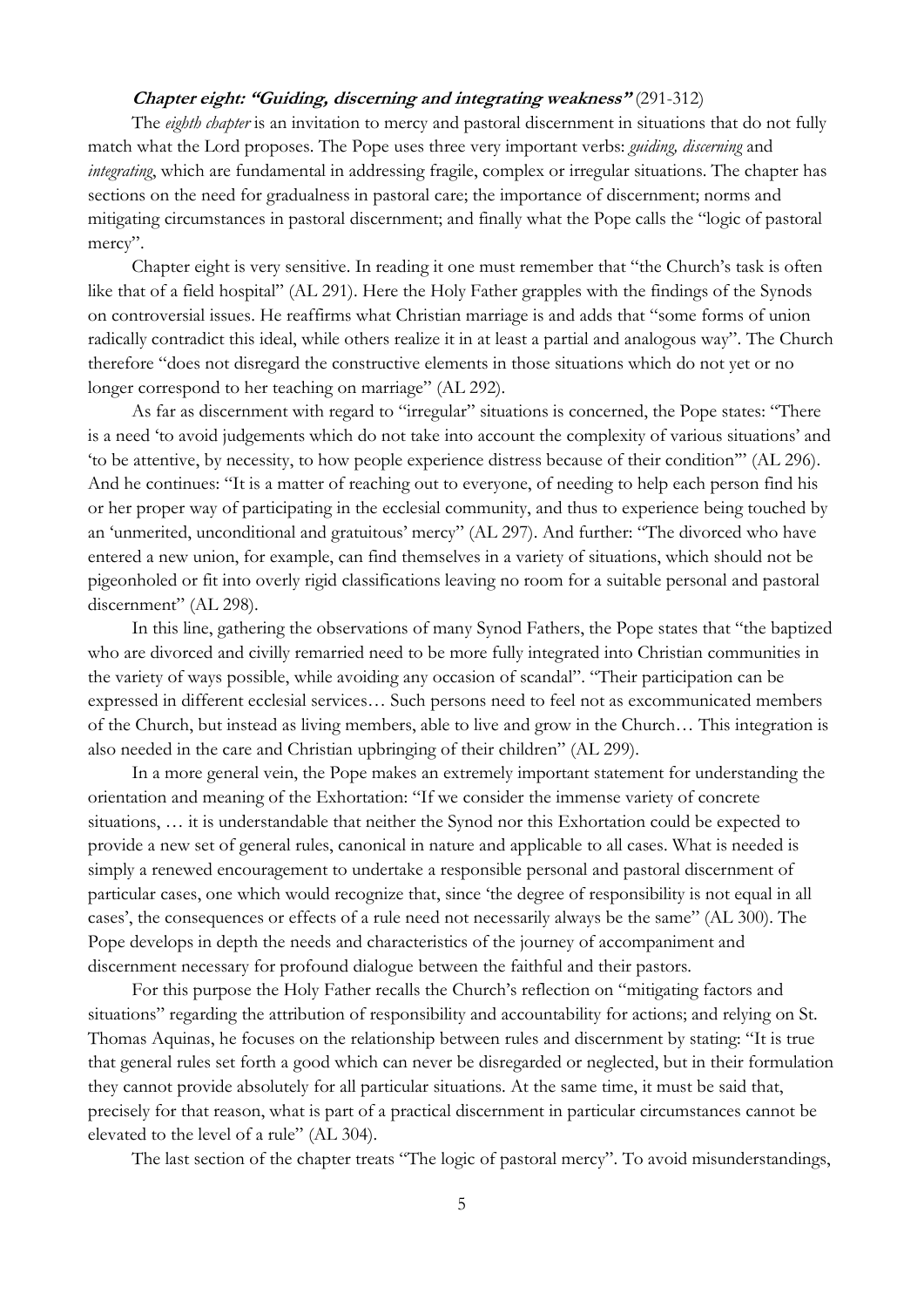Pope Francis strongly reiterates: "To show understanding in the face of exceptional situations never implies dimming the light of the fuller ideal, or proposing less than what Jesus offers to the human being. Today, *more important than the pastoral care of failures is the pastoral effort to strengthen marriages* and thus to prevent their breakdown" (AL 307).

The overall sense of the chapter and of the spirit that Pope Francis wishes to impart to the pastoral work of the Church is well summed up in the closing words: "I encourage the faithful who find themselves in complicated situations to speak confidently with their pastors or with other lay people whose lives are committed to the Lord. They may not always encounter in them a confirmation of their own ideas or desires, but they will surely receive some light to help them better understand their situation and discover a path to personal growth. I also encourage the Church's pastors to listen to them with sensitivity and serenity, with a sincere desire to understand their plight and their point of view, in order to help them live better lives and to recognize their proper place in the Church." (AL 312).

On the "logic of pastoral mercy", Pope Francis emphasizes: "At times we find it hard to make room for God's unconditional love in our pastoral activity. We put so many conditions on mercy that we empty it of its concrete meaning and real significance. That is the worst way of watering down the Gospel" (AL 311).

#### **Chapter nine: "The spirituality of marriage and the family"** (313-325)

The *ninth chapter* is devoted to marital and family spirituality, which "is made up of thousands of small but real gestures" (AL 315). The Pope clearly states that "those who have deep spiritual aspirations should not feel that the family detracts from their growth in the life of the Spirit, but rather see it as a path which the Lord is using to lead them to the heights of mystical union" (AL 316). Everything, "moments of joy, relaxation, celebration, and even sexuality can be experienced as a sharing in the full life of the resurrection" (AL 317). He then speaks of prayer in the light of Easter, of the spirituality of exclusive and free love in the challenge and the yearning to grow old together, reflecting God's fidelity (cf. AL 319). And finally the spirituality *of care, consolation and incentive*: the Pope teaches that "all family life is a 'shepherding' in mercy. Each of us, by our love and care, leaves a mark on the life of others" (AL 322). It is a profound "spiritual experience to contemplate our loved ones with the eyes of God and to see Christ in them" (AL 323).

In the final paragraph the Pope affirms: "No family drops down from heaven perfectly formed; families need constantly to grow and mature in the ability to love … All of us are called to keep striving towards something greater than ourselves and our families, and every family must feel this constant impulse. Let us make this journey as families, let us keep walking together. (…) May we never lose heart because of our limitations, or ever stop seeking that fullness of love and communion which God holds out before us" (AL 325).

The Apostolic Exhortation concludes with a Prayer to the Holy Family.

\* \* \*

As can readily be understood from a quick review of its contents, the Apostolic Exhortation *Amoris laetitia* seeks emphatically to affirm not the "ideal family" but the very rich and complex reality of family life. Its pages provide an openhearted look, profoundly positive, which is nourished not with abstractions or ideal projections, but with pastoral attention to reality. The text is a close reading of family life, with spiritual insights and practical wisdom useful for every human couple or persons who want to build a family. Above all, it is patently the result of attention to what people have lived over